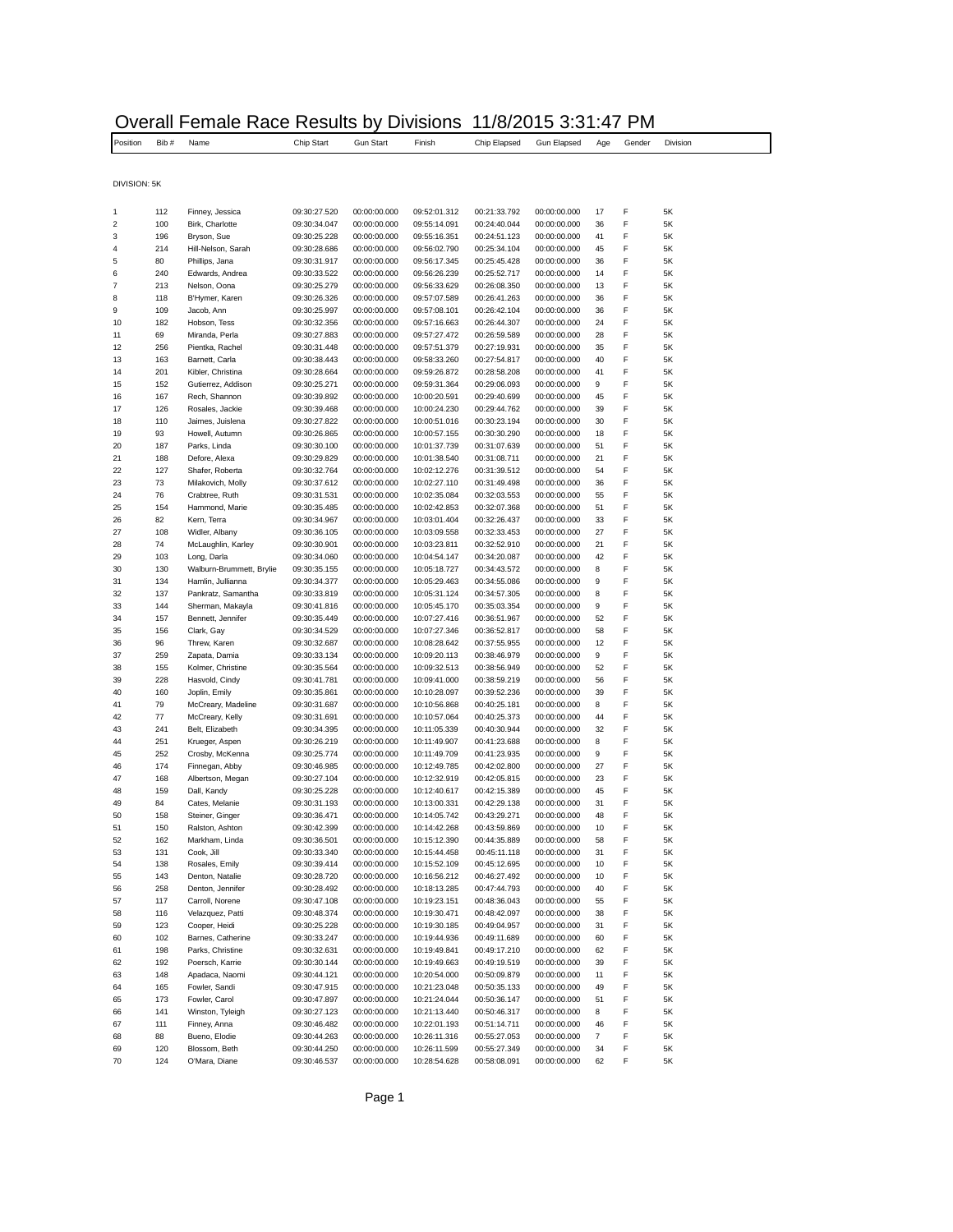| Overall Female Race Results by Divisions 11/8/2015 3:31:56 PM |  |  |  |
|---------------------------------------------------------------|--|--|--|
|---------------------------------------------------------------|--|--|--|

|          |      | <u>U POI UN LOU INDUCTION DI PRONO LIGICO I UN COLORIZIONE I IN</u> |              |              |              |              |              |     |        |                 |
|----------|------|---------------------------------------------------------------------|--------------|--------------|--------------|--------------|--------------|-----|--------|-----------------|
| Position | Bib# | Name                                                                | Chip Start   | Gun Start    | Finish       | Chip Elapsed | Gun Elapsed  | Aae | Gender | <b>Division</b> |
| 71       | 70   | Drake, Donna                                                        | 09:30:42.570 | 00:00:00.000 | 10:29:27.858 | 00:58:45.288 | 00:00:00.000 | 58  |        | .5K             |
| 72       | 122  | Minor, Cami                                                         | 09:30:39.141 | 00:00:00.000 | 10:30:51.601 | 01:00:12.460 | 00:00:00.000 | 27  |        | 5K              |
| 73       | 86   | Hinson, Dawn                                                        | 09:30:38.895 | 00:00:00.000 | 10:30:51.498 | 01:00:12.603 | 00:00:00.000 | 26  |        | 5K              |
| 74       | 97   | Threw. Genelle                                                      | 09:30:44.067 | 00:00:00.000 | 10:35:25.026 | 01:04:40.959 | 00:00:00.000 | 45  |        | 5K              |
| 75       | 101  | McGuire, Marcella                                                   | 09:30:44.817 | 00:00:00.000 | 10:35:31.200 | 01:04:46.383 | 00:00:00.000 | 49  |        | 5K              |